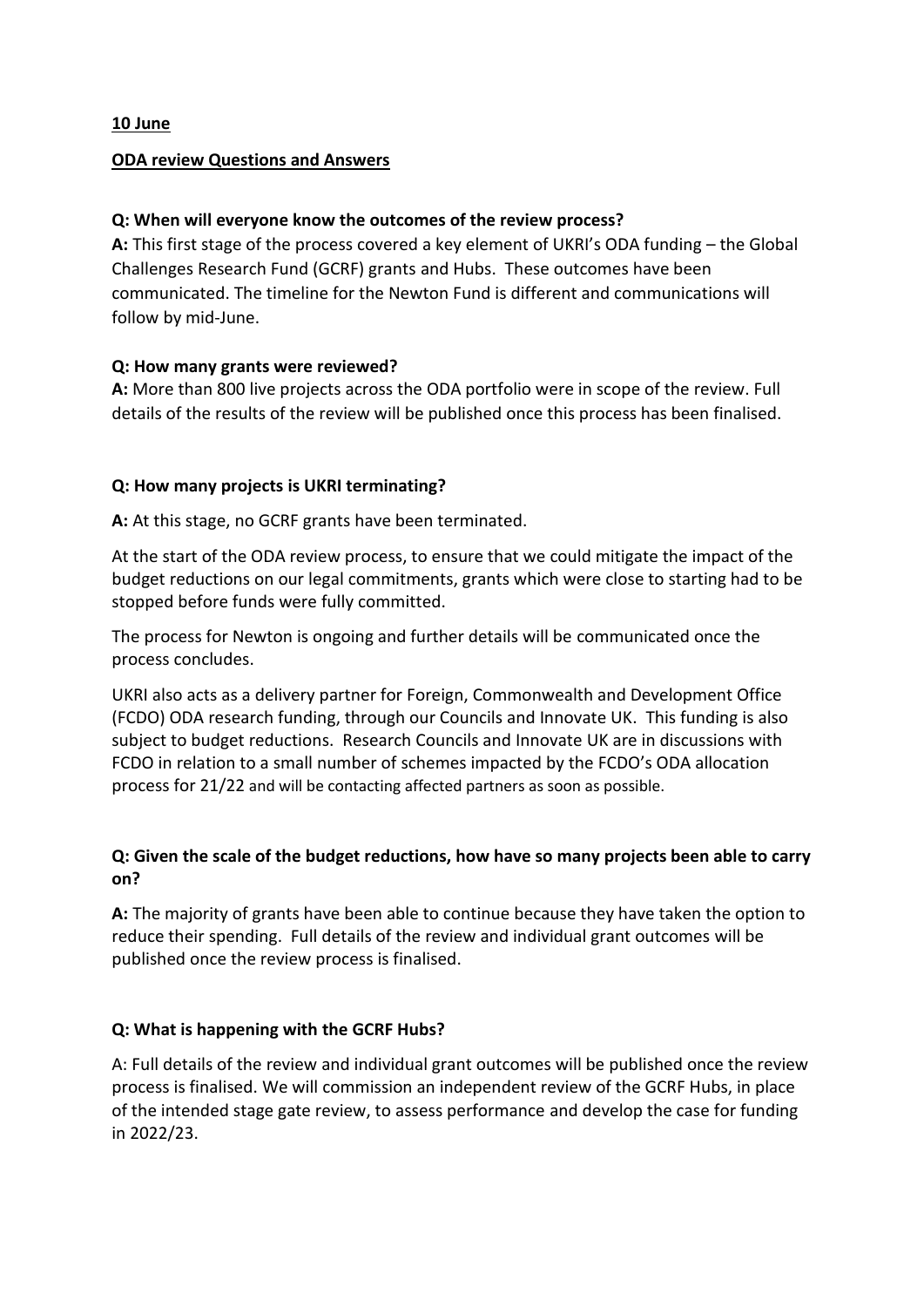## **Q: What is happening with Newton grants?**

**A***:* The timeline for the Newton Fund is different and communications will follow by mid-June.

### **Q: What is happening with GCRF grants held by overseas institutions?**

A: VCs and grant holders at overseas institutions have been written to in a similar way to those based in the UK and asked to complete a similar template. Because these institutions don't receive the same support as UK-based organisations from the dual funding system, institutions based in countries on the OECD DAC list of recipients have been offered funding for 21/22 for an additional 2 months, so a total of 6 months funding.

#### **Q: How many cases for special consideration were granted?**

**A:** UKRI received 53 requests for special considerations against GCRF grants, of these, 45 were approved.A full summary of the review and its outcomes will be published once the process has been finalised.

#### **Q: How were cases for special consideration assessed?**

**A:** All cases for special consideration were assessed on the basis of their fit against the key categories which UKRI has prioritised for the small amount of exceptional funding available. Cases were then be evaluated on the basis of the evidence provided and ranked according to the strength of the case for funding.

The categories prioritised for exceptional funding are:

- Clinical trials or animal research currently underway where there is a need to comply with specific ethical or legal frameworks or obligations which would not be possible in the event of termination/reprofiling;
- Interventions where curtailment/termination of funding could result in risk of serious harm to vulnerable individuals or groups.

The submissions which fell within one or both of the above key categories were ranked according to the strength of their case based on evidence provided and the funds allocated to them until exhausted. That means that some grant submissions which arguably met the above requirements may nonetheless not have received exceptional funding.

Where a case for special consideration has been supported, it will result in a small amount of additional funding to allow a specific activity or intervention which is underway to conclude. No new activity can be funded via an exception unless its primary purpose is to draw the existing treatment / intervention to an ethical or safe closure.

**Q: What options were grant holders asked to consider in submitting their returns? A:** All HEIs (and businesses) were asked to assess the funding against the following three options: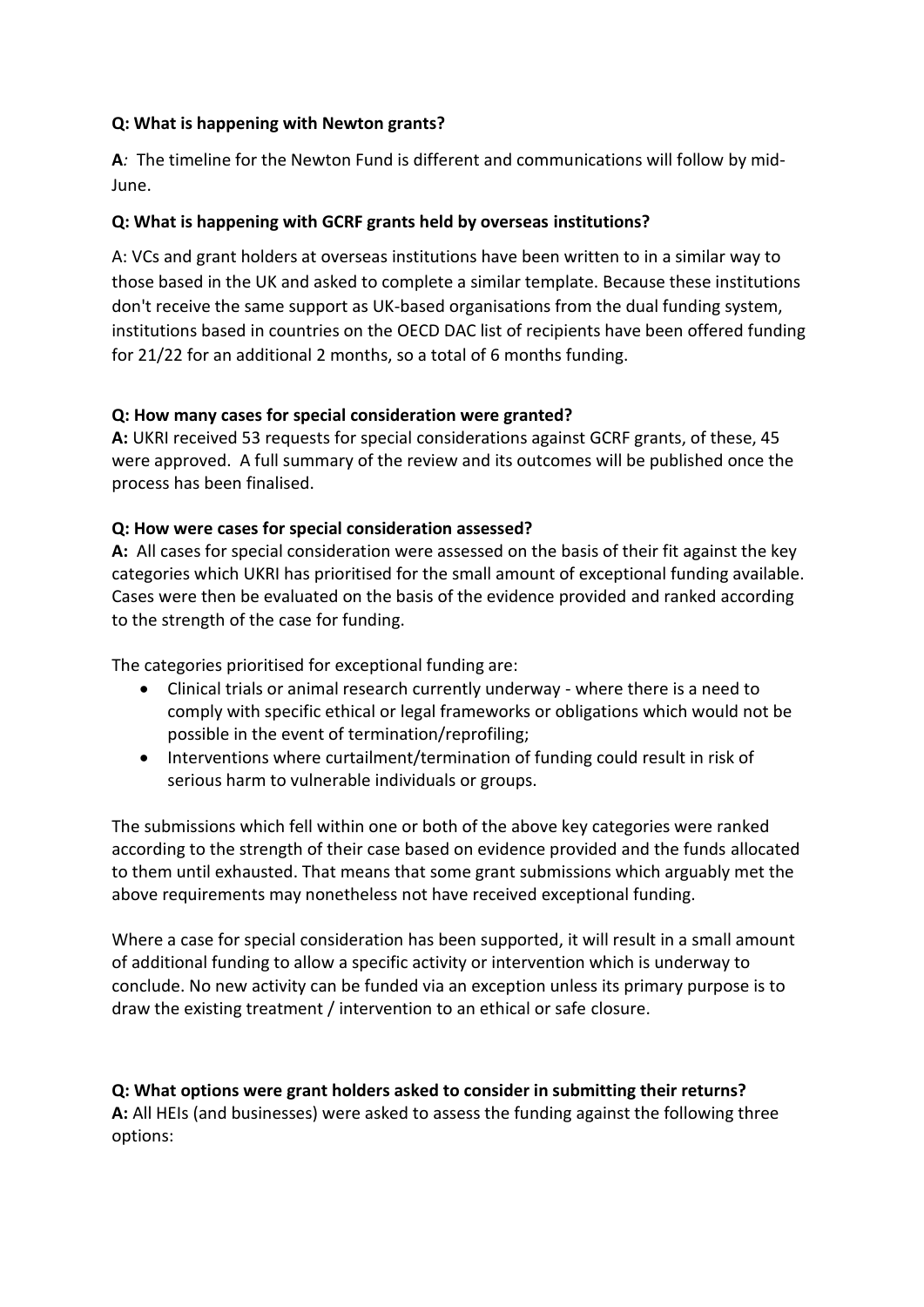- 1. Termination of those grants which become inviable on this reduced level of funding. For example, a grant may no longer be able to realise development impact on a reduced level of funding;
- 2. Acceptance of the four months funding that we can offer in order to reprofile this funding across up to 12 months of financial year 2021/22;
- 3. Make a case on an exceptional basis for a small amount of additional funding for a particular grant.

We have assessed the returns and made final decisions based on affordability to ensure it is within our new allocation for 2021/22 set by BEIS.

# **Q: How were equality issues arising out of the cut to ODA funding taken into consideration?**

**A:** HEIs and grant holders were reminded that they must take into consideration their public sector equality duty in implementing the ODA budget cuts to projects.

UKRI is mindful of its public sector equality duty and will maintain oversight of the assessment process. UKRI has carried out an equality impact assessment in relation to the impact of the cut in ODA funding and will publish this assessment in due course.

# **Q: Is the FCDO's review of ODA research grants separate to this process?**

**A:** Yes – the FCDO also funds ODA funded research directly with our councils and Innovate UK acting as the delivery partner. There are a number of grants subject to review and discussions are ongoing between FCDO, Councils/Innovate UK and grant holders. Any outcomes will be communicated as soon as possible.

## **Q: What additional funding has been made available for Climate Change?**

A: Some projects, which meet the strict qualifying criteria, have had some funds made available via International Climate Finance (ICF) in order to mitigate the reductions to them.

## **Q: Can I apply for a no cost extension for my GCRF or Newton project?**

A: We cannot approve extensions with a new end date after the 31<sup>st</sup> of March 2022. This is because we are unable to move any financial commitments into future financial years.

If you wish to apply for a no cost extension that would finish during this financial year (21- 22) please wait until your institutional submission has been approved by UKRI before submitting the extension request via JeS in line with the standard process.

UKRI will still commit to cover any additional payments and allow extensions necessary to cover statutory rights to maternity and parental leave.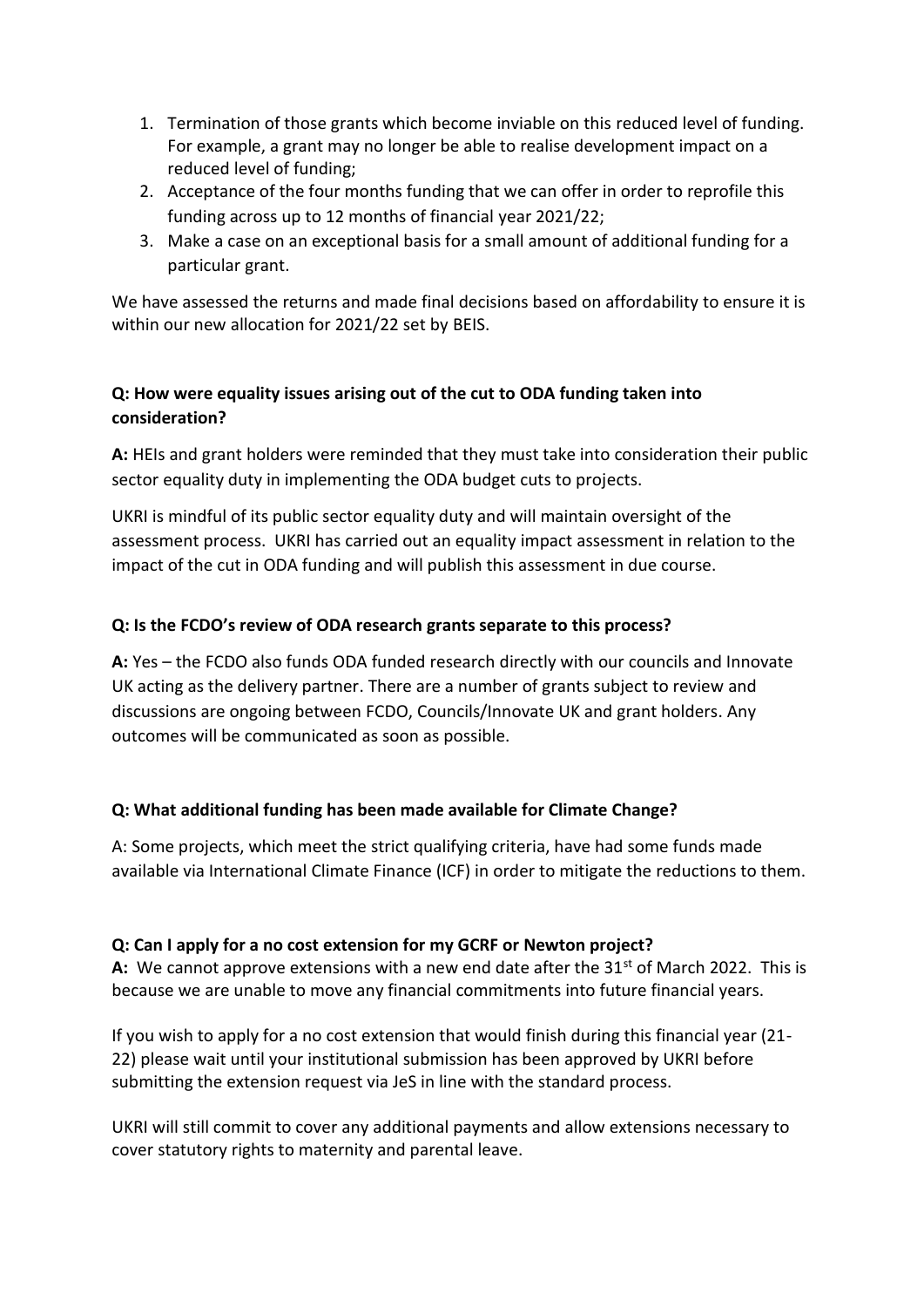### **Newton Fund**

## **Q: Why are the Newton cuts less severe than the GCRF cuts?**

**A:** Newton and GCRF have separate, ringfenced budget allocations. For UKRI Newton Fund we had £24m of legal commitments in 21/22 and have been allocated £19m. This leaves UKRI with shortfall of £5m at a time when the majority of Newton Fund projects are coming to an end. Because the Newton Fund allocation is provided to UKRI as a separate, ringfenced budget line from GCRF, one cannot be used to support the other*.*

## **Q: Can funding be moved between GCRF and Newton Fund projects?**

**A:** Our GCRF and Newton Fund budgets are separately ring fenced by BEIS and funding cannot be moved between grants in different ODA Funds.

#### **Background**

## **Q: What's the overall reduction in UKRI spend on ODA activities this year? i.e what is your allocation from government against what you expected?**

**A**: The Department for Business, Energy and Industrial Strategy's ODA allocation to UKRI has reduced significantly in planned ODA expenditure for FY21/22, leading to a £125m budget and a £120m gap between allocations and commitments to grant holders.

## **Q: What was UKRI's allocation last year?**

**A:** Our allocation for the FY20/21 as of June 2020 was £422m (£367m for GCRF, £55m for Newton)

## **Q. What programmes will be impacted?**

**A:** The reduction in our allocation means that savings will need to be realised from both the GCRF and Newton Fund, as well as wider ODA funded programmes and activities within our councils including Innovate UK.

#### **Q: Will UKRI cover redundancy costs associated with the termination of grants?**

**A:** Our standard terms and conditions apply, and we will not cover redundancy costs associated with termination of grants.

## **Q. Why did UKRI launch a funding programme without having a confirmed budget?**

**A:** Our official development assistance programmes involve multi-year commitments in common with most UKRI funding programmes. Our commitments coming into this financial year were proportionate to the recent trend of our ODA allocations. No one could have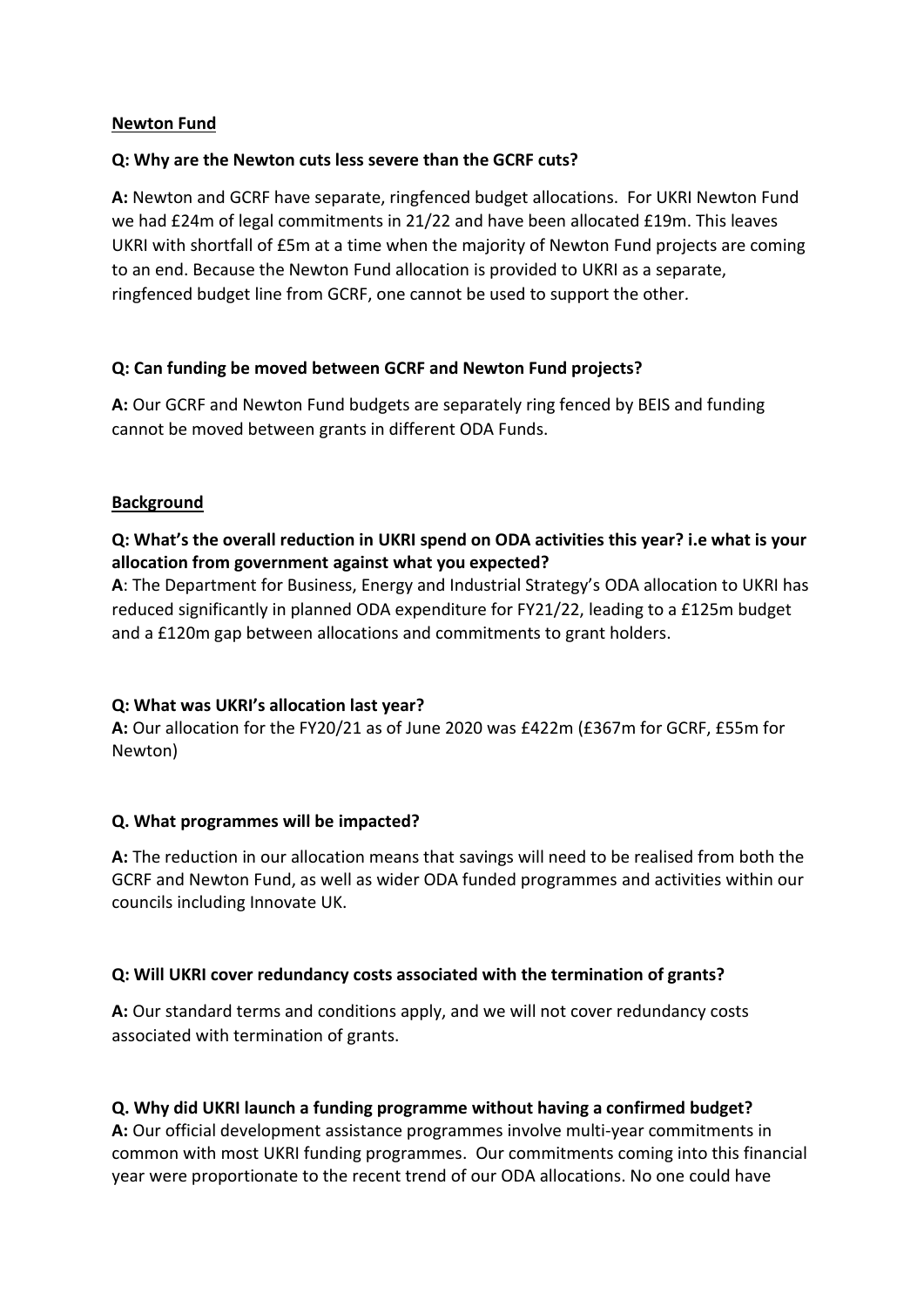foreseen the economic impact of an extended global pandemic when we entered into these longer-term programmes.

## **Q. Why can't UKRI use money from its core budget to support ODA programmes?**

**A:** Our ODA allocation from BEIS is capped meaning UKRI is not allowed to seek alternative UKRI budget sources to support GCRF and Newton activities. Non-ODA activities will be supported as part of UKRI's wider settlement.

## **Q: Why can't money from other UKRI international funds such as the Fund for International Collaboration (FIC) be used to alleviate the ODA cut in funding?**

**A:** Our funding for GCRF and Newton are provided separately by BEIS and capped. We cannot therefore move funding between other international funds to support them.

## **Q. Why is UKRI announcing new funding calls whilst reductions are being made to ODA?**

A: The new funding calls being announced by Councils are funded via UKRI's core allocation not via ODA funding. No new ODA activities are being funded.

## **Q: Does this mean that UKRI is in effect withdrawing from ODA work?**

**A:** No. Over the past year we have seen just how important it is to share knowledge across borders. ODA funding remains a high priority for UKRI and we will continue working collaboratively to tackle many of the pressing challenges facing the UK and the rest of the world in the months and years ahead.

# **Q: How do the cuts sit with the Government's recently announced international ambitions in the Integrated Review?**

**A**: The government's Integrated Review recognises the importance of research and innovation to tackling global challenges and delivering prosperity. We welcome the government's continued commitment to increase research and innovation funding as a percentage of GDP and to spend 0.7% of gross national income on development when the fiscal situation allows.

## **Q: Will UKRI be making a case to Government for future ODA funding?**

**A:** We will of course make the case for substantial investments in ODA research and innovation as part of the next Spending Review, expected in autumn 2021. We note that the Integrated Review, published on 16 March 2021, reaffirmed the role of ODA research and innovation in Britain's global partnerships. However, at this time, we simply do not know how much ODA funding will be allocated to UKRI for the financial year 2022/23.